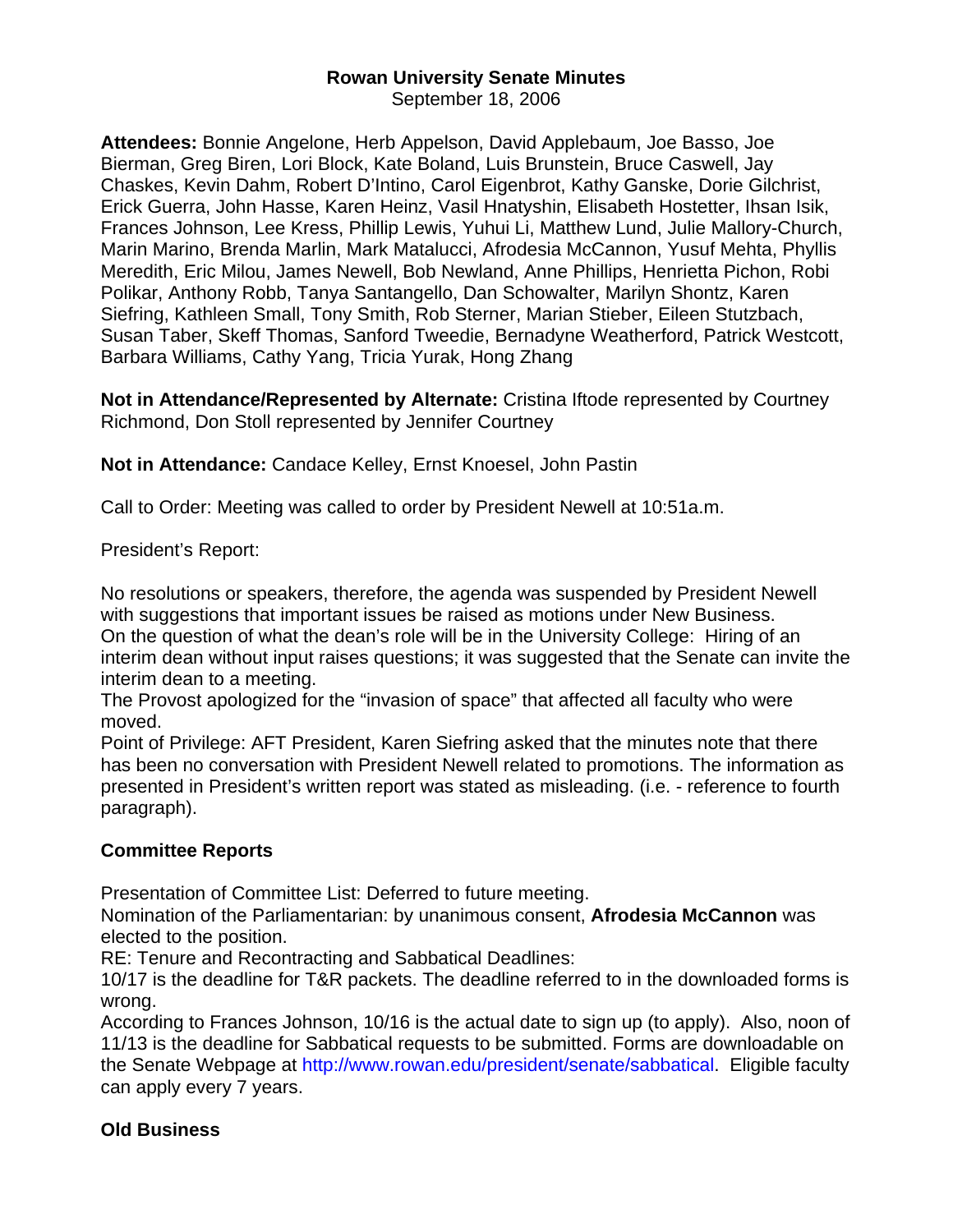Question raised by Skeffington Thomas: Where does information fit in the new order of the agenda?

### **Status of the Truth in Military Recruiting Resolution:**

The Administration position is unified in its opposition to the resolution and there appears to be no willingness to move. Senate needs to revisit its position.

### **Status of the Fingerprinting/Criminal Background Check Resolution:**

The resolution was rejected by the administration; however, there is a possibility that the Provost may be an ally against the current policy. Just what his opposition may mean is unclear. President Newell met with Tom Gallia, President's Office, establishing an agreement that records will be destroyed after the person is hired and that records will initially be kept with Human Resources as opposed to Public Safety. President Newell asserted that it is incumbent upon the Senate to propose an alternative position. **Motion: It was moved to reconfirm the original motion on fingerprinting**; there is also a request that details about how fingerprinting should be used be included. Comment by President J. Newell that the Administration's opposition may remain. Discussion ensued regarding the claim that including the bargaining agent will be too cumbersome.

Questions Raised:

- Do we think they're right? (re: fingerprinting) What should we do about them?
- Can we get confirmation whether or not **TEMCO** is remaining?
- Whatever happened to the **committee regarding the arming of Public Safety officers**?

(Answer: According to Jay Chaskes, a report will be forthcoming. A focus group was done with students with plans to later include staff focus groups and a survey.)

A question was raised by Anne Phillips regarding **what happened to the report on academic freedom.** Pres. Newell requests that the task force on academic freedom continue; he will send out an announcement to reconvene the task force.

#### **Motion: It was moved that Senate (standing) committees that are already accepted by chairs be approved**. The motion carried by unanimous consent.

It was noted that the Department of Economics needs a representative from the College of Liberal Arts and Sciences.

There was a request from the floor that each paper distributed at Senate meetings have dates.

#### A question was raised regarding **the status of the revision of the By Laws and Constitution:**

 Pres. Newell will ask Karen Siefring to present the revisions at an upcoming meeting, and to bring forward her report by end of the year for a vote.

## **New Business**

Regarding T&R: